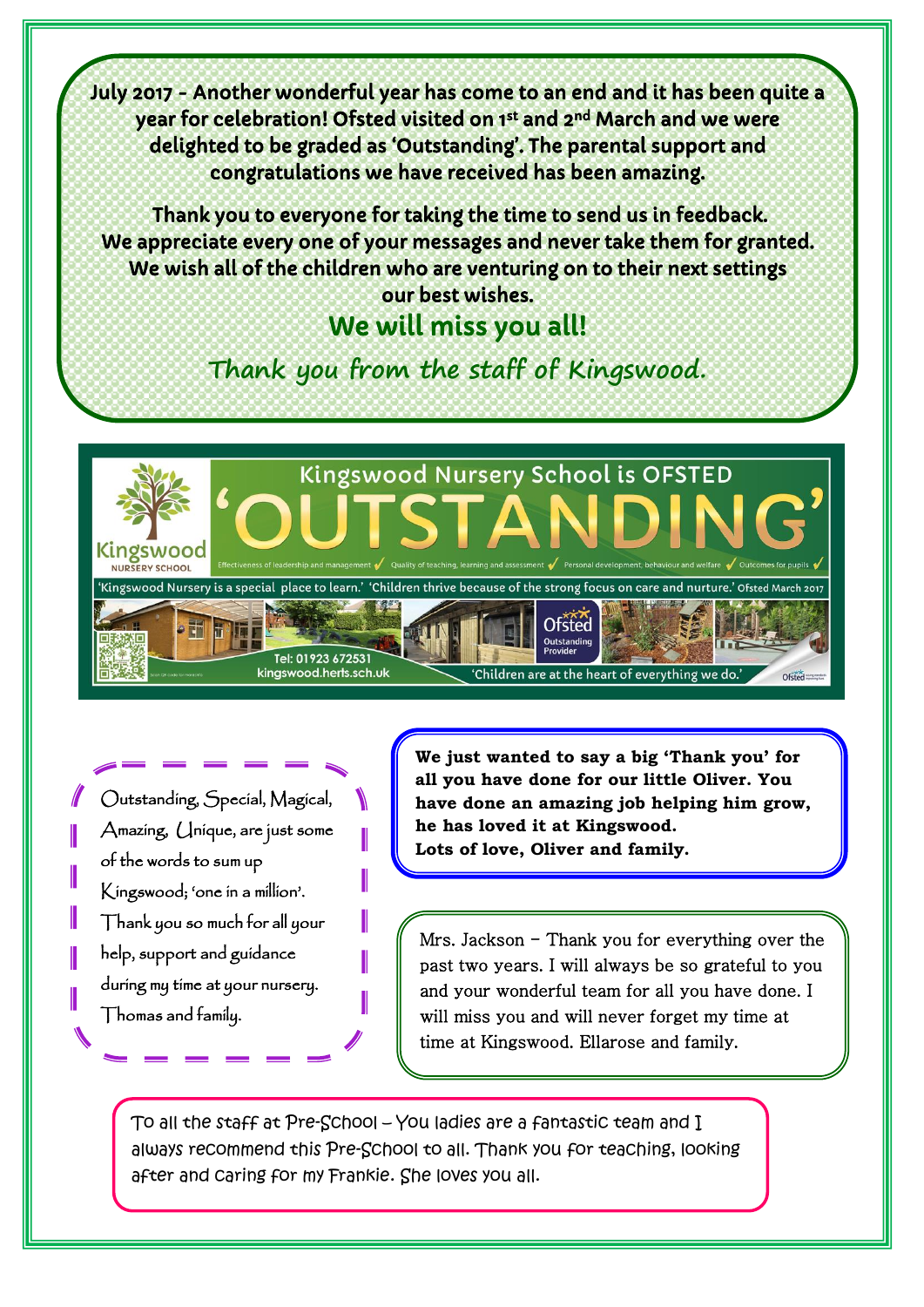Thank you for such a lovely reflection on Isla's learning. We loved reading it and celebrating all she has achieved at Kingswood. We are proud of how hard she has worked and happy to hear she will try even when learning gets tricky. Thank you for helping her to develop her confidence to learn and to take risks. We all thoroughly enjoyed her Learning Journal and looking back on her time at Kingswood. You have created so many wonderful experiences for her. Thank you to Lisa and all the staff who have always been exceptionally welcoming and nurturing. We could not have asked for a better start to Isla's education. Thank you for your hard work and dedication.

**I could not be happier with my choice of nursery for Josh, all the staff have been amazing and Josh really enjoyed coming to nursery. The support and help that Josh has received has been brilliant and the communication I was regularly receiving has also been equally as brilliant. I would like to thank all the staff. I will miss the team almost as much as Josh will! Again, thank you.** 

Well, I remember Ellarose's first day at Pre-School and here we are nearly at the end of her time at Nursery. It really has flown by and during that time we have seen our little girl grow up so much. She is so independent and converses really well. Her final report is amazing and we agree with all the comments made (especially of her future in politics or on the stage!). Zuzana's and Mrs J's comments brought a tear to my eye and I will never forget Kingswood. It has been a truly special place. THANK YOU. Ellarose and family.

Lovely memories of my boy's fantastic journey since joining Kingswood. The Learning Journey is something | will treasure for ever made me cry a bit – and Daddy! Thank you for everything you have done for us – small things and big things. So incredibly proud of Tyler and Taylor. You guys have been such a big part of our lives and made such an impact. Thank you everyone. Pam and Gary

To all the Pre-School staff, Mrs. Jackson and the reception staff Thank you all so much for all your help and support throughout Hamnah's time at Pre-School. Hamnah has her favourite people who have made her feel at ease and helped her build her confidence. She is so happy to be at Pre-School and has enjoyed going every day. Hamnah has made so much progress. I thank you for all your help and support, your care and kindness. You are all one of a kind and an amazing team. Hamnah and family.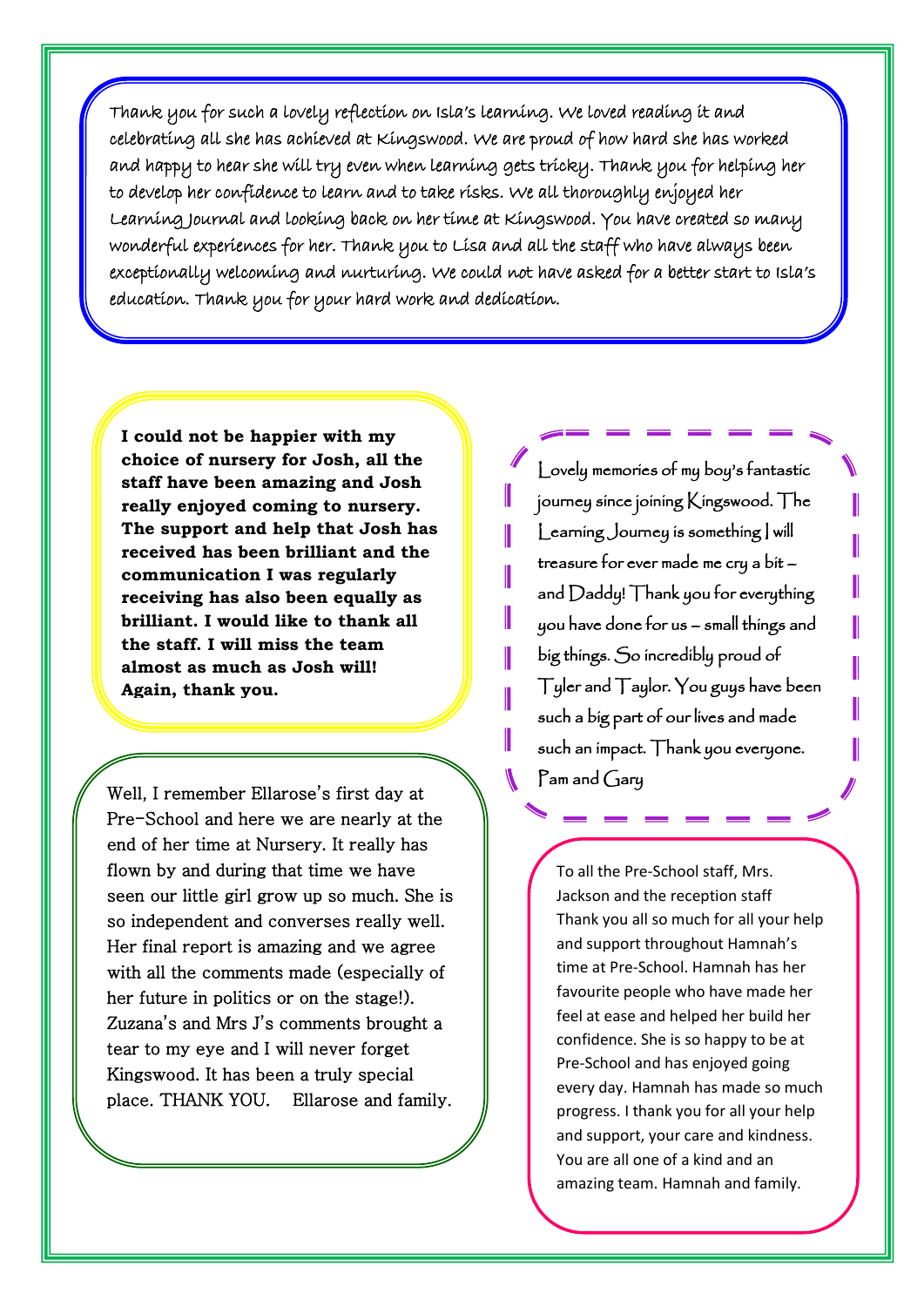Fintan has had a wonderful experience at Kingswood Nursery. He has enjoyed every day and always went in with a smile on his face. His learning and development is so great to see and this is all thanks to the wonderful staff. It is amazing he has been part of your journey to 'Outstanding' which was very well deserved. Thank you to Lisa and Helen who have been a joy. I am sure Fintan will miss you all, he is ready for his next learning adventure at his next school. Our best wishes for the future, Fintan and family.

Thank you for making Oscar's and Ernie's Pre-School experiences so special. They have enjoyed coming to you and have grown so much since they have started. You are doing an amazing job! Harris family.

## **Dear Mrs Jackson**

**Thank you for everything you do for the nursery. You are amazing with how you run your nursery. The kids are so happy, their learning progresses so much. Emily and family.**

*It has been a pleasure to read Neel's report and see the progress he has made in Nursery. This is all thanks to everyone at Kingswood and especially Kayleigh. You have made Neel feel so comfortable at Nursery that he could be his cheeky self. Thank you for bringing this out of him and forming a special bond with him. He has been very fond of you since day one at Pre-School and I'm so happy you were his Key Person in nursery too. Thank you all again for making my child happy at Kingswood. 'Outstanding' Ofsted is definitely well deserved. Neel and family.* 

I cannot believe it is time for Thomas to leave Kingswood; what a truly exceptional place. Thomas has grown and developed so much during his time here and it just shines through in his leaver's report. Not a day has gone by when Thomas has not gone running in with a big smile on his face. He has had the best time and best start. Thank you does not seem enough. The time, support, encouragement, help and guidance the staff have all given is priceless.

He will miss you all, particularly Lisa who does an amazing job and Mrs Jackson who goes above and beyond the role of a head teacher. Thank you again from a very proud mum, Lynne.

I want to start by giving you the biggest 'Thank you'. You really have been the most kind hearted, supportive headteacher to myself and Tai. Your heartfelt words have really helped me each morning. Thank you for all of your words of encouragement over the past two years. We will miss your beautiful bright smile every morning.

All our love, Hayley and Tai.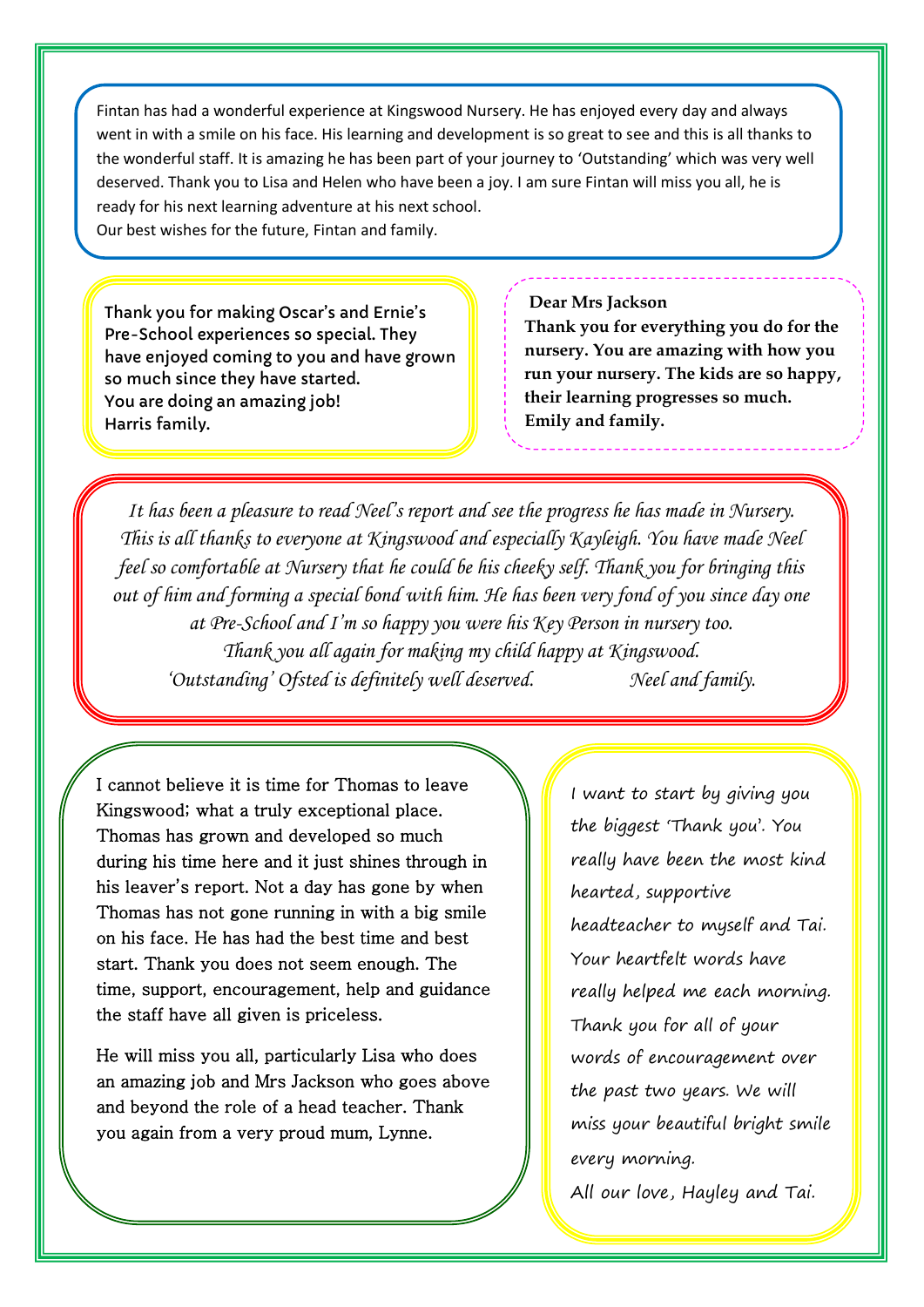To all of the Pre-School staff, Thank you SO much for all the love, support and caring natures you all have. I could not have asked for anymore for Peter's 2 years in Pre-School. We are so sad to be leaving you all, but so happy to be only going next door. You are all incredible and there is no place I feel happier sending my son. I cannot believe how much he has changed and learnt since coming to Kingswood and that is all down to you and how you teach the individual and not the many. Lots and lots of love, Any, Rachel and Peter.

Thank you for such a lovely report. Ella has loved her time at Kingswood and we feel privileged that she was able to attend such a wonderful nursery. Ella has grown into a confident, happy, intelligent child and we can be grateful for the care and help she has received at Kingswood. Thank you Zuzana and the rest of the team. Lauren and Danny

*David had the most wonderful time at Kingswood! We are very proud of him, of how much his confidence has grown and how much he learnt during this time. Kingswood Nursery is a special place and David will miss it greatly. Many thanks and best wishes to all the staff, Ramona.*

To all the lovely ladies at Kingswood Pre-School, Thank you so much for making Zara's time with you all so much fun and making happy memories for her. I know she has loved every moment and will miss you all. Hope you all enjoy a very well deserved summer break, Lots of love, Richelle and Clive

> **To Mrs. Jackson, Lisa and all the Pre-School ladies who helped to make Oscar's year such a lovely journey; a massive THANK YOU to you all. Oscar and his family.**

Mason has enjoyed every minute at Kingswood, he always talks about his nursery, teachers and all his friends. Thank you all for helping him grow into a clever, funny, loving, sharing little boy. He will miss all of you and so will we. Lee family.

I really don't know how to thank you all for everything. Kiki loves this school and so do I. She reads all by herself even when it's not bedtime! You are all so special and made an impact in her life. Clare, Charlotte, Helen we will never forget you. Thanks for being patient with me and all the helpful tips. Mrs. Jackson you are simply adorable. God bless all the teachers and admin staff. God bless this school. You are simply 'outstanding'! We will miss you and I know Kiki will miss you more. With love Dupe and Jimi.